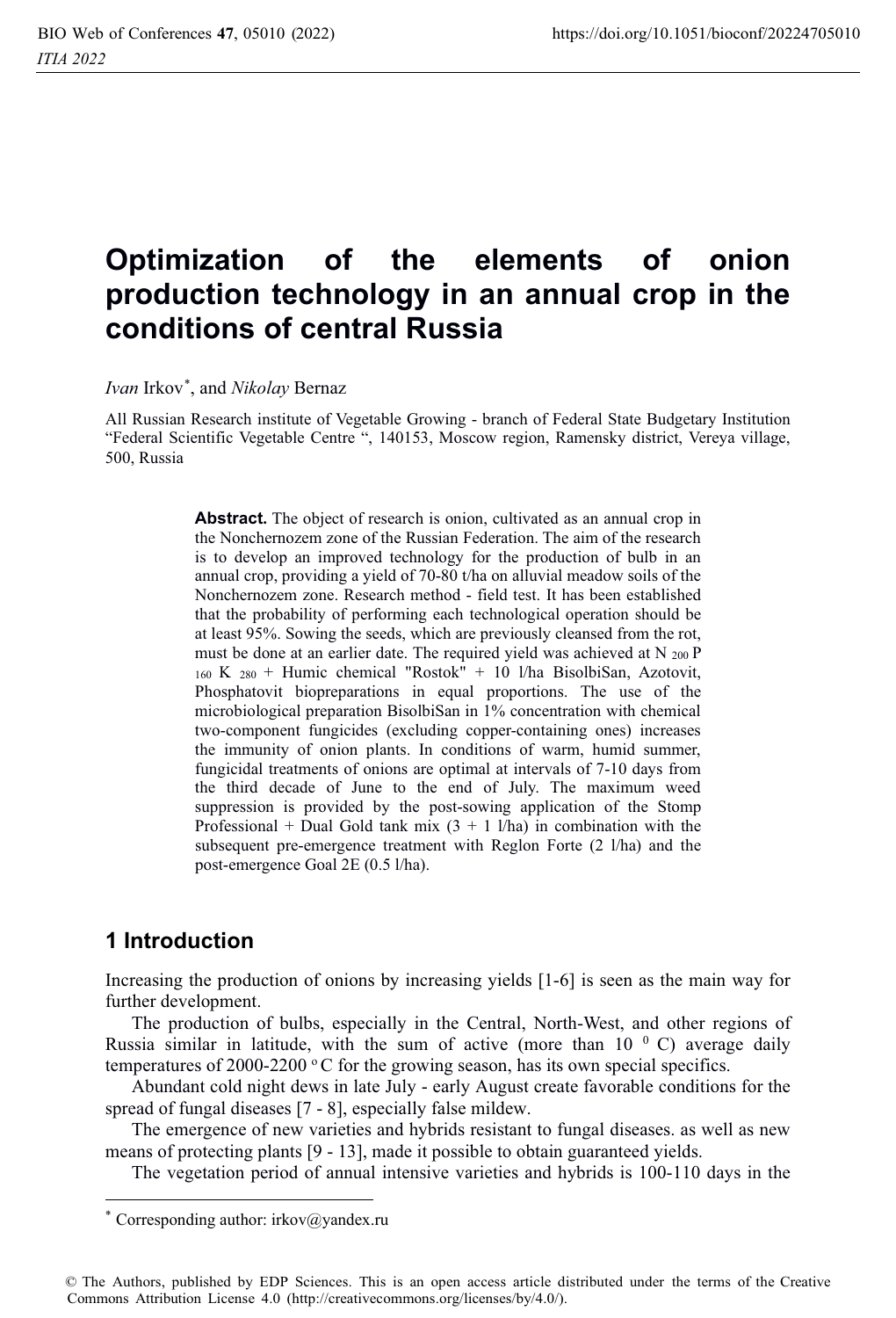conditions of the Nonchernozem zone.

It has been established that the use of drip irrigation on onions [14 - 15] is economically feasible with an increase in yield by 12.0 t/ha. Usually this increase is greater.

To achieve a yield of 70 - 80 t/ha, it was necessary to optimize the constituent elements of the technology:

1. Weed control [16] in the previous field of crop rotation makes it possible to destroy resistant and partially resistant weeds (common ragwort, upturned amaranth, field bindweed, thistle of all kinds, etc.) to the soil herbicide Stomp applied after sowing. Introduction of herbicide of continuous action on the basis of active ingredient Glyphosate is recommended to be carried out in the fall after harvesting the previous crop and the growth of 2-3 leaves of perennial weeds. However, according to our observations, some weeds are partially resistant to this herbicide. Further study of this perennial and overwintering weed control operation was required*.* 

2. Preparation of seeds for sowing [17] by incrustation with fungicides Tiram, Maxim et al., at the same time, we have established [18] a positive effect from the use of biological preparations for

pre-sowing preparation of seeds.

Studies of previous years established  $[19 - 23]$  the optimal depth of sowing seeds ( $\sim 2.5$ )

cm) and a sowing scheme (4 or 3 strips 6–9 cm wide with a density of 600–900 thousand plants per hectare).

A density of 600.0 thousand plants per hectare is preferable, since it provides higher product standard.

The operations that affect field germination are as follows: pre-sowing seed treatment, soil preparation methods, sowing process, and pre-emergence irrigation.

3. Application of mineral fertilizers - quantity, timing and methods. The largest yield of bulbs was obtained with applying azofoska N  $_{120}$  P  $_{120}$  K  $_{120}$  for spring milling against the background of green manure (mustard).

Modern varieties and hybrids of onion with a yield of 70 t/ha carry out, on average, according to [24], kg/ha: nitrogen - 196.0; phosphorus - 105.0; potassium - 280.0. Such a significant removal can be compensated only with mineral fertilizers.

Application of significant doses of mineral fertilizers causes a decrease in the microbiological activity of the soil [25]. This does not contribute to a high yield.

The issue of timing and methods of fertilizing was not clear [26]. Spring application with subsequent milling provides embedding to a depth of no more than  $8 - 10$  centimeters. A high concentration of fertilizers at the same time inhibits the emergence and development of plants. Spring plowing leads to a significant loss of moisture. Here further research was needed.

4. Increasing the resistance of onions to pests and diseases. In recent years, quite effective methods of control have been found [27] through the use of rhizospheric associative bacteria and two-component pesticides of a new generation. It should be noted that these solutions had to be tested in onion culture.

5*.* Weed control [28] during the growing season is the most acute unresolved issue in technology. It provides for the pre-emergence application of Stomp Professional, followed by Goal 2E during the growing season in phase 2 - 3 leaves of onions. However, in the vegetable crop rotation there are a number of weeds that are resistant or partially resistant to the herbicide Stomp (common ragwort, upturned amaranth, field bindweed, sow thistle of all kinds, etc.). By the time Goal herbicide is applied, they are in the multi-leaf phase and tolerate its effects.

6. Root top dressing with mineral fertilizers [29 - 30] for vegetative plants together with rhizospheric associative bacteria of Extrasol preparations (strain *Bacillus subtilis Ch-13* ), Azotovite (strain *Azotobakter chroococcum ), and Phosphatovit (*strain *Bacillus mucilagi-*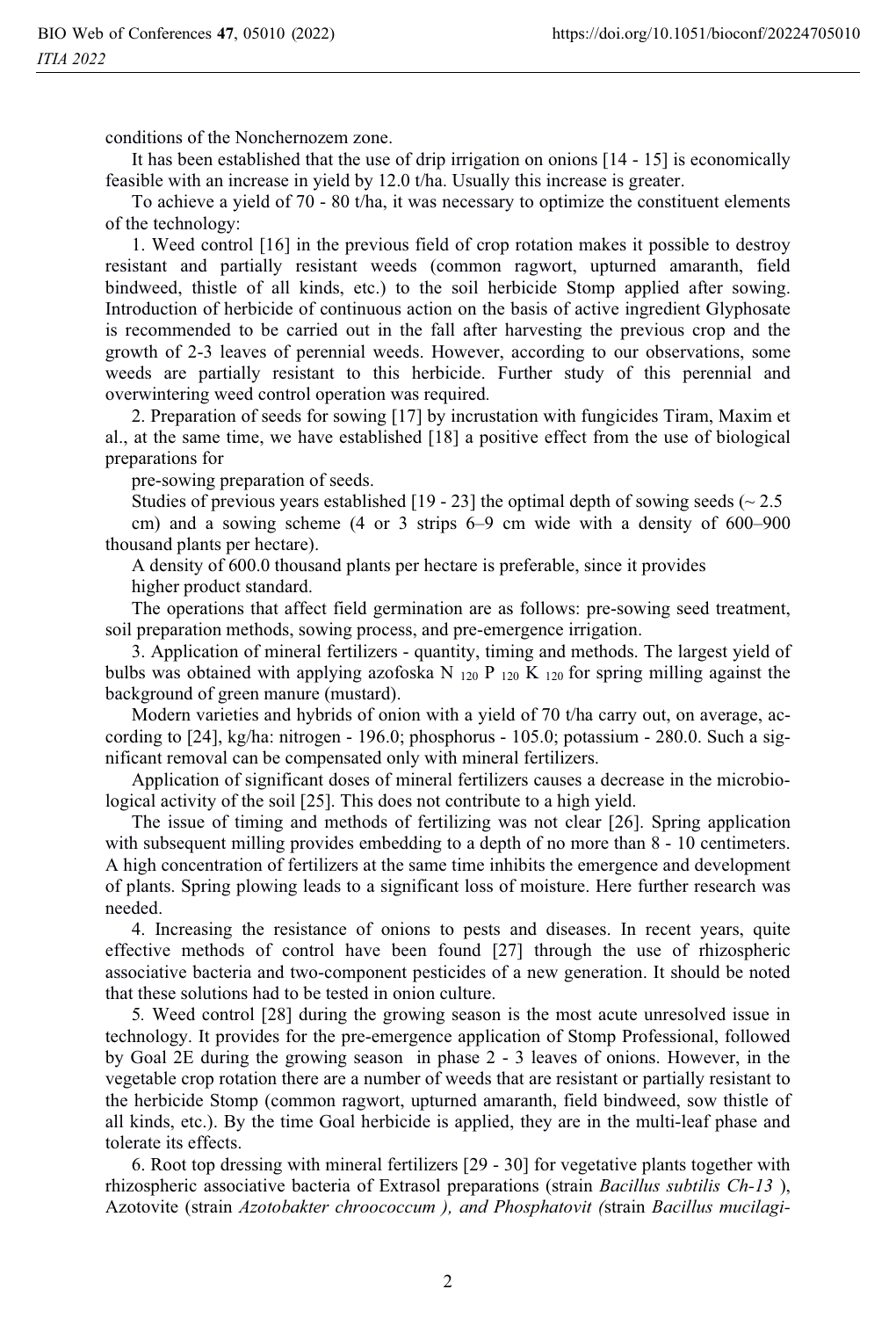*nosus* ). At the same time, the yield increase relative to the control reached 20% and provided good onion resistance to false mildew.

Previously, we obtained [31] good results with a yield of up to 70.0 t/ha of onion and good resistance to false mildew with a total application rate of biological preparations of 20.0 l/ha in three repetitions together with fertilizers. It was necessary to conduct research on optimizing the norms and frequency of these top dressings.

7. The fight against false mildew in the Nonchernozem zone determines the size and quality of the onion crop. According to the recommendations of the developers [32], BisolbiSan (strain *Bacillus subtilis Ch-13* ).

Good results are shown by the chemicals fungicides Ridomil Gold and analogues, as well as Revus Top (not registered on the onion).

Relevant are studies on optimizing the frequency of application of drugs in the intervals of 7-10 and 10-14 days.

The aim of the research was to improve the elements of the technology for the production of onion in an annual crop that provides a yield of 70–80 t/ha on alluvial meadow soils of the Nonchernozem zones of Russia.

#### **2 Materials and methods**

Due to the purpose of the research, the tasks were formulated and the following field experiments were set in a three-year cycle:

**Experiment 1**. The study of field germination in the treatment of seeds of onion with biological preparations BisolbiSan, Bisolbifit (strain *Bacillus subtilis Ch-13);* Azotovite (strain *Azotobacter chroococcus)*; Phosphatovit (strain *Bacillus mucilaginosus).* For the preparation of one kilogram of seeds a week before sowing, it was spent: Potassium lignohumate brand BM, containing salts of humic substances up to 18% - 2 ml. Distilled water - 20 ml. Bisolbisan - 6 ml. Bisolbifit - 6 gr. Azotovit - 6 ml. Phosphatovit - 6 ml.

After thorough mixing, the seeds were dried in an air stream at  $35.0\degree$  C for 4 hours until a free flowing state.

**Experiment 2.** Optimization of the rates and terms of application of a mixture of associative rhizosphere bacteria of preparations BisolbiSan, Azotovit, Phosphatovit through drip irrigation in equal proportions with rates, l/ha: 10.0; 20.0; 30.0; 40.0 with 1% humic preparation "Rostok" (20.0 l/ha).

Bacterial preparations were introduced through drip irrigation in a mixture of 10.0 liters at a time with an interval of 10 days according to the options.

**Experiment 3.** Study of the effect of the use of fungicides Ridomil Gold and Metaxil together with the preparation BisolbiSan at 1% concentration on the spread of false mildew on onions.

**Experiment 4.** Determination of the most effective frequency of applying fungicides on onions from false mildew with an interval of 7 - 10 and 10 - 14 days.

**Experiment 5.** Evaluation of the effectiveness of the system for applying the system of herbicides on crops of onion.

**The control** variant in each experiment included similar technological operations with the experimental one, with the exception of the studied parameter (zero variant).

The soil of the site is alluvial meadow medium loamy. The humus content in the 0-20 cm layer is 3.0-3.2%. Salt extract pH 5.3-6.0. The content of the sum of absorbed bases is 45.0 mg. per 100 grams of soil in a layer of 0-20 cm. The content of P  $_2$  O  $_5$  in a layer of 0-20 cm is 22.0 mg per 100 grams of soil (according to Chirikov), potassium -15.2 mg (according to Maslova), total nitrogen - 6.0 mg.

Under the experiments, azophoska N  $_{160}$  P  $_{160}$  K  $_{160}$  was introduced according to [25] for processing with a vertically milling cultivator.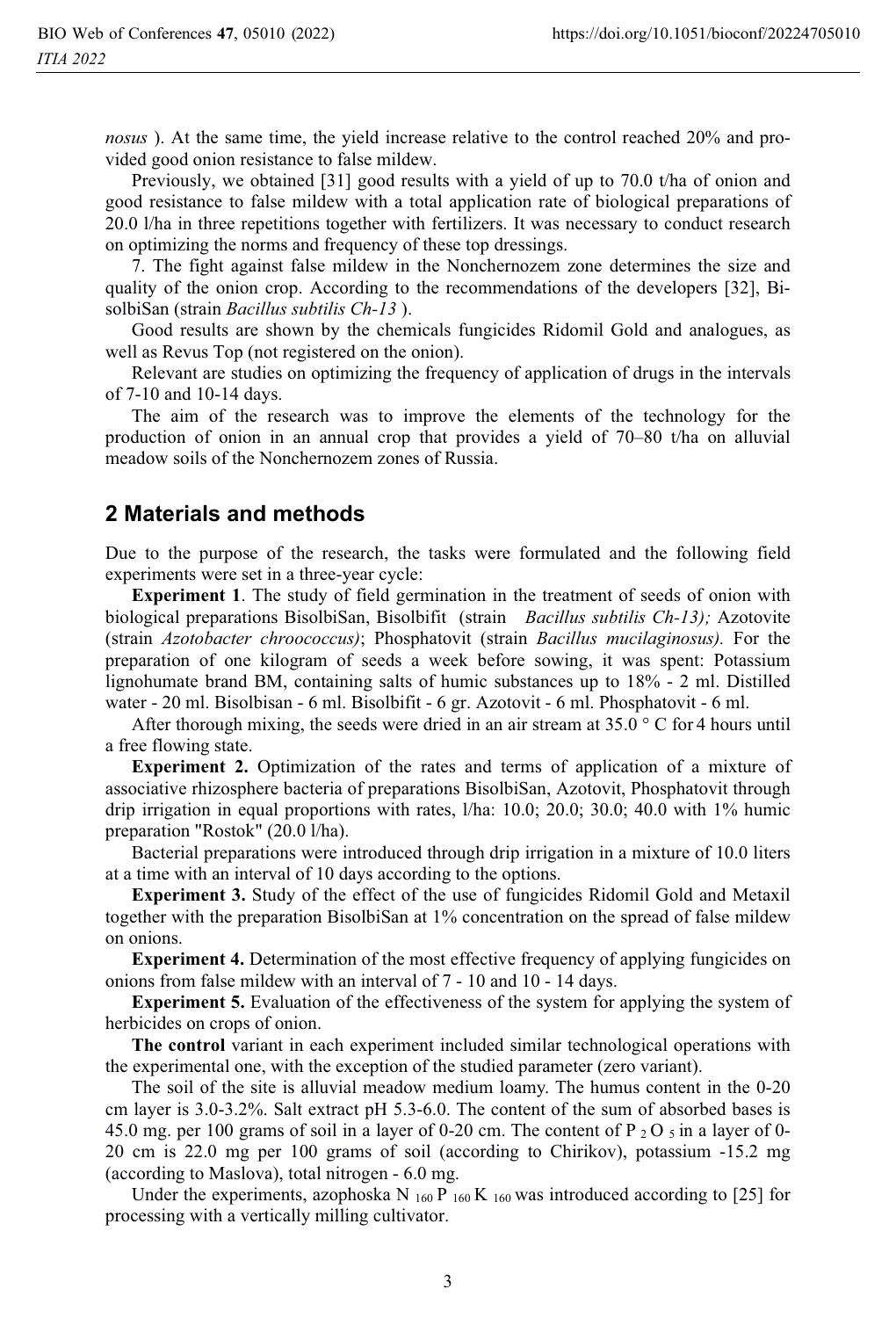Sowing was carried out in the third decade of April with a Gaspardo Olimpia seeder according to the scheme  $32+7+28+7+28+7+32$ . The estimated standing density is 650.0-700.0 thousand plants per hectare. The onion variety Forward (VNIIO, Poisk Agricultural Company) was used in the experiments.

All experiments were carried out in quadruple repetition. The size of the accounting plots in the experiments is  $12 \text{ m}^2$ . The location of plots is systematic according to [33].

Climatic conditions during the growing season were characterized by an increased temperature background. Thus, the excess of the long-term average daily temperature was:  $2019 - 2.8 \text{ }^0\text{C}$ ;  $2020 - 2.7 \text{ }^0\text{C}$ ;  $2021 - 3.3 \text{ }^0\text{C}$ .

At the same time, there was extremely erratic rainfall. So, 2019 - the lack of precipitation from April 25 to May 5 did not allow to get friendly seedlings, and massive ones (75%) appeared only on May 21. 2020 - abundant precipitation exceeding the longterm average in May (185.2%) and June (150.2) ensured good development of plants and downy mildew on onions. 2021 - The lack of moisture in June-July caused the absence of fungal diseases, and the excess of rainfall in September (159.3% of the long-term average) impaired harvesting

### **3 Results and discussions**

**Experiment 1.** Pre-sowing treatment of seeds. Sowing (May 15, 2019) of seeds treated with biological preparations at average daily temperatures of  $15-20$  ° C and sufficient humidity (80% HB) provided earlier shoots (May 29), which was 3 days ahead of the control (June 2).

Under the conditions of 2020, when sowing on April 24 and heavy rainfall after sowing, mass shoots of treated seeds took place on May 11–13, and untreated seeds on May 10–12. That is, the difference is not significant.

In 2021, the sowing was done on April 20. There was a subsequent prolonged cooling down to  $+5$  °C with heavy rainfall. The appearance of mass seedlings was recorded on May 17 in both variants. The difference took place in plant density, thousand/ha: 620.0 and 587.0 - control. The difference of plants 33.0 thousand/ha with NSR  $_{05}$  = 30.0 thousand/ha is significant. Field germination was 72.5% and 68.7%, respectively

Thus, seed treatment with biological preparations leads to an acceleration of germination by 3 days at average daily temperatures of  $15-20$  °C. At temperatures of 0–  $(+5)$ <sup>0</sup>C, seed treatment provides an increase in field germination by 5–6%.

The event space **S** is made up of all sown seeds of cultivated plants located in the field with certain actual environmental parameters. After the emergence of seedlings, which appear with probability  $P(A)$  from the sown seeds, we get a narrowing of the event space  $S_1 =$ 

**S**  $XP(A)$  Mathematically, the number of standard plants at the time of harvest can be written as follows:

$$
S \times P(A) \times P(A_1) \times P(A_2) \times P(A_3) \times P(A_k) = S_k
$$
 (1)

The optimal result is possible only when each factor is equal to one. In reality, each of the operations is performed by the farmer with a certain probability of "success ". For greater clarity of further reasoning, let's expand Figure 1 in time: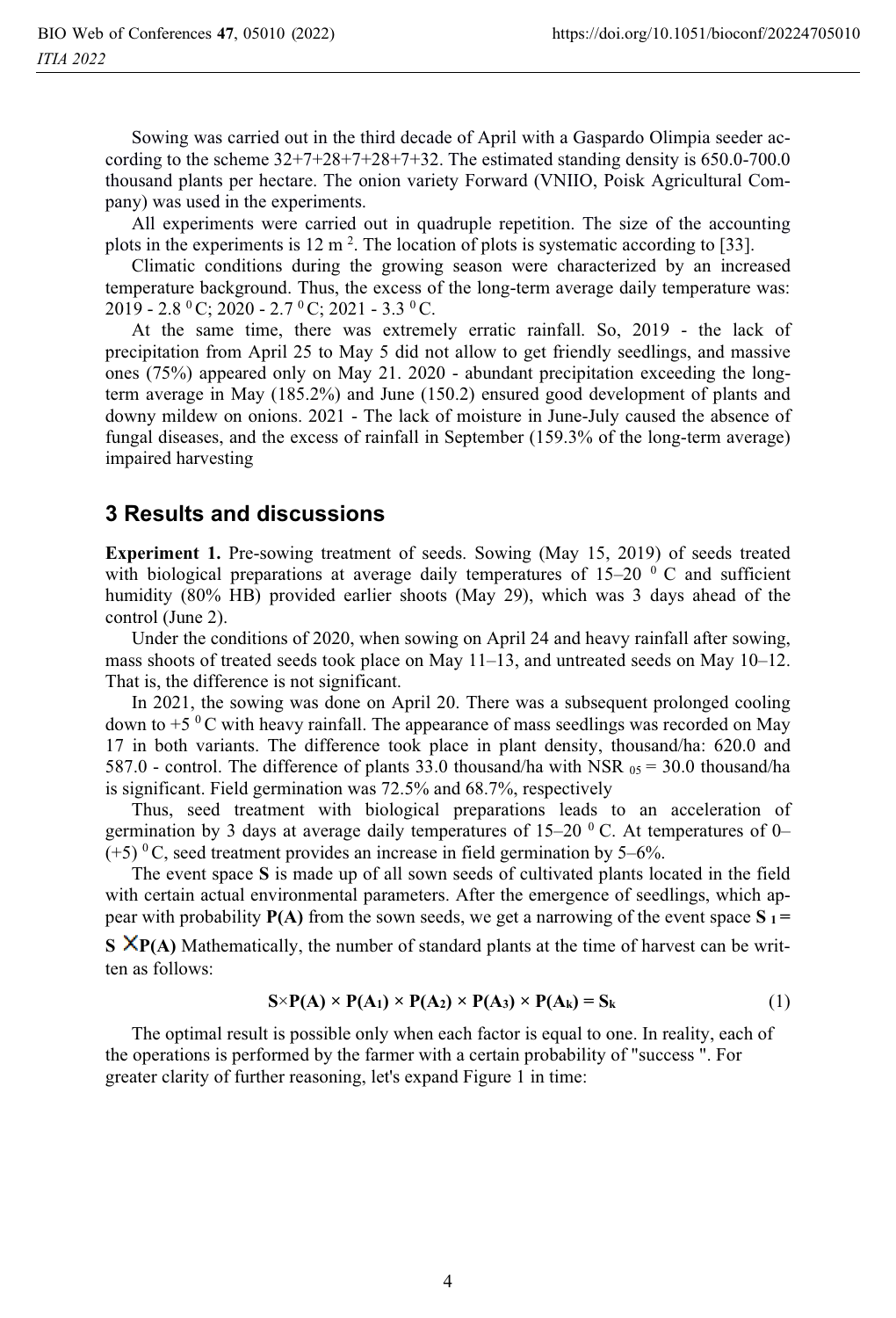

**Fig. 1.** Probabilistic model of crop technology, deployed in time:  $\overline{A}_1$ ,  $\overline{A}_2$ ,  $\overline{A}_3$  ........ $\overline{A}_k$  - events of "success" "failure" in the technological operation;  $A_1$ ,  $A_2$ ,  $A_3$ , ......  $A_k$ - events of "success"

We accept as a postulate that the probability of obtaining an optimal yield should be at least 50%, then formula (1) implies:

$$
P(A) \times P(A_1) \times P(A_2) \times P(A_3) \times ... \times P(A_k) \ge 0,5
$$

We assume that when designing machines, you can lay:

$$
P(A) = P(A_1) = P(A_2) = P(A_3) = ... = P(A_k)
$$

Then, from the calculation of  $\mathbf{k} = 13$  operations, we obtain  $\mathbf{P}(\mathbf{A_k}) \ge \text{Thus, the probability of performing the optimal parameters of } \mathbf{e}$ 

Thus, the probability of performing the optimal parameters of each technological operation should exceed 95%. Earlier in previous years, we managed to bring the field germination rate up to 80%.

**Experiment 2.** Study of the norms and terms of the introduction of biological products. In the course of testing in 2019-20, the application rate of drugs was 60.0; 70.0; 80.0; 90.0 *l*/ha did not show a significant difference in yield (49.0 - 52.0 t/ha) and the quality of the product.

It should be noted the highest content of dry matter (9.6%) and total sugars (7.37%) at a rate of biological products of 60.0 l/ha.

The results of the 2021 studies are shown in Table 1.

**Table 1.** Results of the field experience on optimizing the timing and rates of application of biological products in 2021. (onion Forward).

| No.<br>In<br>order | Indicators                                  | Control | Var <sub>0</sub><br>(only<br>humates) | Var. 1<br>$(Humates+10.0)$<br>1/ha bio) | Var. 2<br>$(Humates + 2)$<br>$0 \frac{1}{ha}$ bio) | Var. 2<br>$(Humates+$<br>$30$ l/ha bio) | Var. 2<br>$(Humates+$<br>$40$ l/ha bio) |
|--------------------|---------------------------------------------|---------|---------------------------------------|-----------------------------------------|----------------------------------------------------|-----------------------------------------|-----------------------------------------|
|                    | Productivity,<br>t/ha                       | 78.05   | 74.7                                  | 73.8                                    | 70.0                                               | 69.5                                    | 69.8                                    |
| 2                  | The<br>coefficient<br>of variation,<br>$\%$ | 11.5    | 6.2                                   | 4.4                                     | 4.7                                                | 5.9                                     | 7.2                                     |
| $\mathbf{3}$       | Bulb weight,<br>g                           | 136.0   | 129.8                                 | 128.2                                   | 118.1                                              | 122.5                                   | 115.9                                   |
| $\overline{4}$     | Number of                                   | 5.2     | 9.3                                   | 5.7                                     | 6.8                                                | 8.3                                     | 8.2                                     |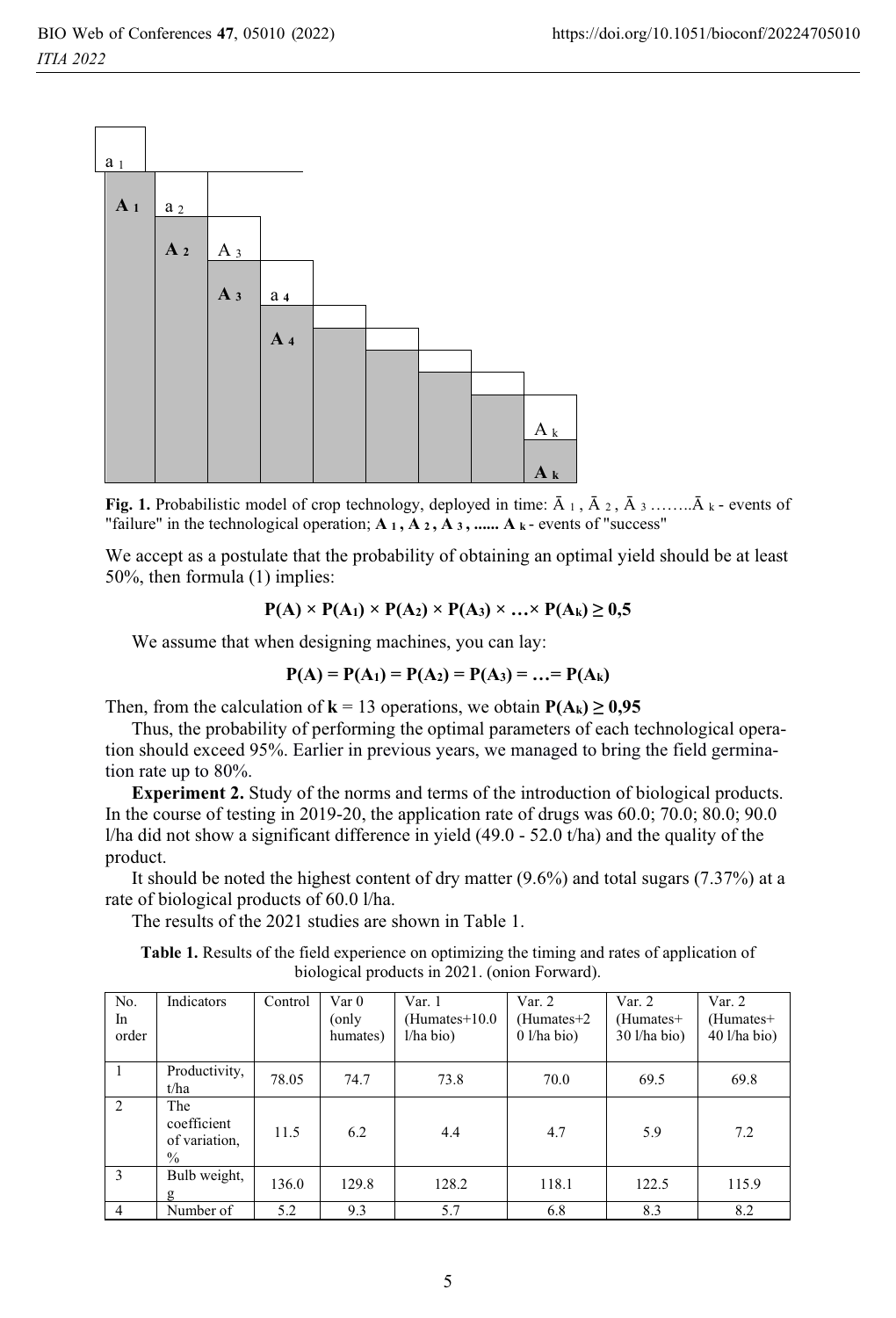|   | non-<br>standard<br>bulbs, $\%$                 |       |       |       |         |         |         |
|---|-------------------------------------------------|-------|-------|-------|---------|---------|---------|
| 5 | Standing<br>density,<br>thousand<br>pcs/ha      | 610.0 | 623.0 | 605.0 | 628.0   | 605.0   | 645.0   |
| 6 | Bacteriosis,<br>$%$ by<br>quantity / by<br>mass |       | ۰     | -     | 0.8/4.8 | 0.8/3.4 | 0.4/1.3 |
| 7 | $NSR_{05}$ in<br>terms of<br>vield, t/ha        | 5.02  |       |       |         |         |         |

The study of the application rates of biological products from zero to 40.0 l/ha led to the defeat of onions with bacteriosis at rates of 20.0 l/ha and more with a yield of 70.0 - 80.0 t/ha. The maximum yield was obtained on significantly indifferent variants: Control (N  $_{200}$ P)  $_{160}$  K  $_{280}$ ); Option 0 (Control + Humic preparation "Rostok"); Option 1 (Option 0 + 10 l/ha of biological products). At the same time, options 0 and 1 are the most balanced due to the highest content of vitamin C (6.0 - 6.5 mg%). The actual removal of mineral elements for the actual yield was N  $_{110}$  P  $_{61}$  K  $_{135}$ .

Thus, the yield of 70.0 - 80.0 t/ha is provided by mineral nutrition options with the humic preparation "Rostok" (20.0 l/ha) and biological products with a total norm of not more than 10.0 l/ha.

**Experiment 3.** Study of the effect of fungicides together with the drug BisolbiSan at 1% concentration on the spread of false mildew on onions.

2019 year. A combination of preparations Ridomil Gold - 2.5 kg/ha (2 treatments) + Thanos - 0.6 kg/ha (2 treatments) + Revus Top - 0.6 l/ha (1 treatment) was tested. The disease was recorded on July 20. The copper-containing drug Thanos is not effective enough in the fight against false mildew and does not completely prevent the disease of onion plants.

2020 Treatment intervals were maintained within 10-14 days. The preparations Ridomil Gold, Metaxil, Rapid Mix, Consento, Revus Top were tested according to the recommendations of the manufacturers.

The first diseased plants were recorded on July 24 in the variant without BisolbiSan. Plant disease in the variant with BisolbiSan was recorded on July 28.

2021 Plant protection system against false mildew included Ridomil Gold -

2.5 l/ha (3 treatments) + Revus Top - 0.6 l/ha (3 treatments). However, in the conditions of the summer of 2021 with a hot dry July, false mildew was completely absent even in the control.

Thus, copper-containing preparations are not effective enough in the fight against false mildew. There is an increase in plant immunity with the use of BisolbiSan preparation (strain *Bacillus subtilis Ch-13*) in 1% concentration of the working solution together with chemical fungicides.

**Experiment 4.** Determination of the most effective frequency of fungicide application.

The first signs of false mildew on perennial bows in the Moscow region appear, as a rule, in the 20th of June. The deadline for protection is two weeks before harvesting - August 15th. Thus, the period of protection against false mildew is 50 days.

It should be noted that even in the recommendations of manufacturers, the interval of application of fungicides is very extended (usually 7-14 days) and does not give a clear guarantee of preventing the disease. In the case of a seven-day interval, we have 7 culture treatments, and a 14-day interval has 4 treatments. The experiments of 2019-2021 provided for intervals of 7-10 and 10-14 days.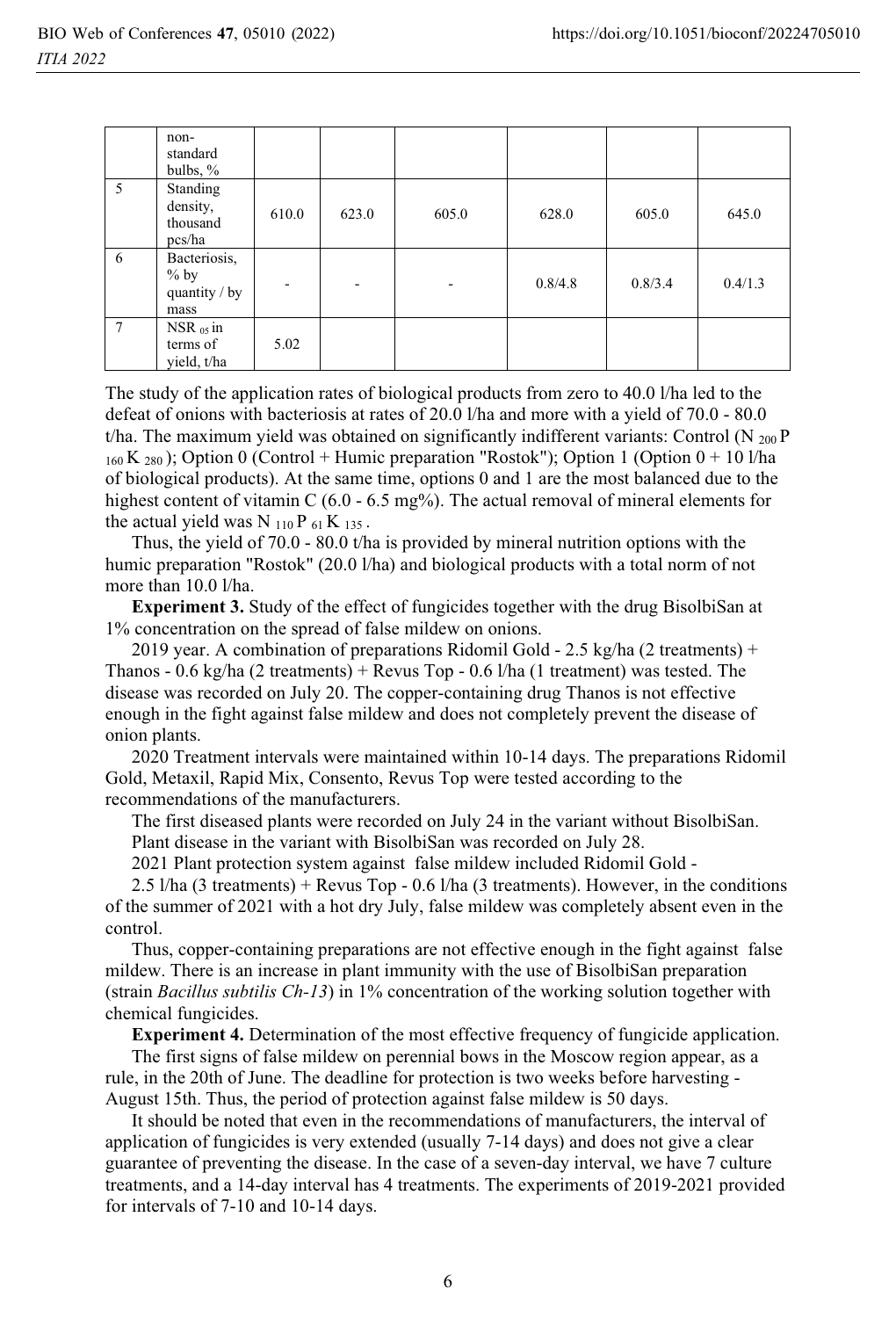Due to the warm June-July 2020 with heavy rainfall, epiphytoty took place on the crop with treatment intervals of 10-14 days. The variant with 7-10 day treatments ensured the absence of fungal diseases and the yield of 75.6 t/ha; with 10 - 14 day old - 47.0 t/ha, which was the result of fungal diseases.

Thus, it should be recognized that fungicide treatments with an interval of 7-10 days are optimal in hot, humid weather.

**Experiment 5.** Efficiency of the herbicide system application. After the autumn treatment of Glyphosate, a noticeable effect on weeds was observed through the suspension of their growth. Yellowing of the leaves was noted on the 3rd - 4th day, and complete drying of the aerial part of the weeds - after 3 - 4 weeks. Subsequently, 96 - 99% death of annual dicotyledonous weeds and 89 - 94% of field sow thistle were noted. Of the annual dicotyledonous weeds, the most resistant to the herbicide was the small-flowered galinsoga in the flowering phase.

The results of the experiments in 2021 are shown in Table 2.

**Table 2.** The effectiveness of the use of herbicide systems on crops of onion varieties Forward in 2021 against the background of the autumn application of Glyphosate 2,5 l/ha.

| Option<br>(sequence of applica-                                     | Herbicid<br>e rate,<br>1/ha   | Decrease in weediness, % to control |        |            |        |                |        |
|---------------------------------------------------------------------|-------------------------------|-------------------------------------|--------|------------|--------|----------------|--------|
| tion of herbicides)                                                 |                               | May 27                              |        | July 7     |        | August 21      |        |
|                                                                     |                               | quantitie<br>S                      | masses | quantities | masses | quantitie<br>s | masses |
| 1. Gaitan - Reglon<br>Forte - Goal 2E                               | $4.5 - 2.0$<br>$-0.5$         | 86                                  | 89     | 74         | 86     | 55             | 66     |
| 2. Gaitan $+$ Dual<br>Gold - Reglon Forte -<br>Goal 2E              | $3+1 - 2.0$<br>$-0.5$         | 93                                  | 95     | 89         | 93     | 63             | 77     |
| 3. Stomp Profession-<br>al+Dual Gold -<br>Reglon Forte - Goal<br>2E | $2.0 + 1.0$<br>$-2.0-$<br>0.5 | 97                                  | 99     | 93         | 95     | 79             | 87     |
| 4. Stomp Professional<br>- Goal 2E (reference)                      | $3.0 - 0.5$                   | 72                                  | 76     | 63         | 72     | 36             | 75     |
| 5. Control (3 manual)<br>weeding)*                                  |                               | (29)                                | (13)   | (27)       | (124)  | (14)           | (149)  |

\* the control shows the number and weight of weeds in pcs/m<sup>2</sup> and  $g/m<sup>2</sup>$ 

In spring, due to the high efficiency of autumn treatment and spring soil herbicides and pre-emergence - Reglon Forte, in the phase of the 1st true leaf, onions had 1-4 specimens per square meter of weeds and only one post-emergence spraying of Goal 2E had to be carried out at a rate of  $0.5 \frac{1}{h}$  in the phase of 2 true leaves in onions.

The highest weed suppression (93 - 97%) during 2 months of onion vegetation with a decrease in their biomass by 94% was achieved by using the tank mix Stomp Professional + Dual Gold  $(3+1)$ /ha) in combination with successive treatments of Reglon Forte 2.0 *l*/ha and Goal 2E 0.5 l/ha. Pre-emergence application of the tank mixture Gaitan + Dual Gold (3+1 l/ha) in combination with Reglon Forte 2.0 l/ha and Goal 2E 2.0 l/ha reduced the infestation of crops by the time of the first - second weeding, respectively, by 93 - 89 % and by 95 - 93% in terms of the number and weight of weeds. At the same time, the common ragwort also completely died. It should be noted that by harvesting in this variant, onion crops were more clogged with small-flowered galinsoga.

Less effective was the system of applying pre- and post-emergence application of Reglon Forte 2.0 l/ha and Goal 2E 0.5 l/ha against the background of pre-emergence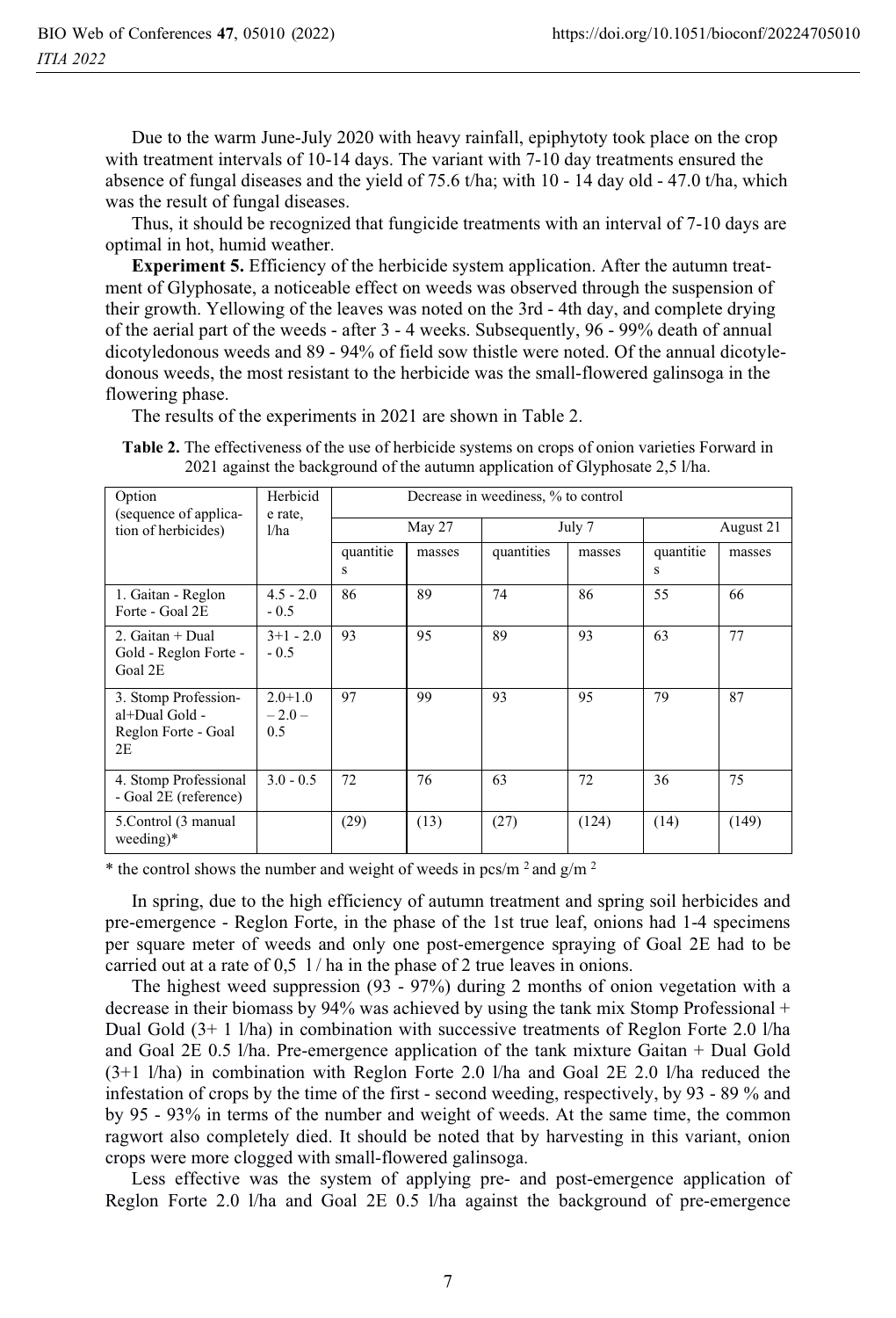application of Gaitan 4.5 l/ha, which suppressed 74-86% of annual dicotyledonous weeds before the first and second weedings, with a decrease in their mass by 86 - 89%, which was inferior to the standard.

Thus, the system of pre-emergence application of the tank mixture Stomp Professional + Dual Gold (3+1 l/ha) on onions in combination with subsequent treatments: preemergence - Reglon Forte 2.0 l/ha and post-emergence - Goal 2E 0.5 l/ha , ensured the maximum suppression of weeds (by 93 - 97%), with a decrease in their mass by 95 - 99% and a significant increase in the yield of bulbs - 6.7 t/ha.

## **4 Conclusions**

1. The probability of performing the optimal parameters of each technological operation should exceed 95%.

2. Seed treatment with biological preparations leads to an acceleration of germination by 3 days at average daily temperatures of 15–20  $\,^0$  C. At temperatures of 0 – +5  $\,^0$  C, seed treatment provides an increase in field germination by 5–6%.

3. The yield of 70.0 - 80.0 t/ha is provided by mineral nutrition options with the humic preparation "Rostok" (20.0 l/ha) and biological products associative rhizosphere bacteria with a total norm of not more than 10.0 l/ha.

4. Copper-containing preparations are not effective enough in the fight against false mildew. There is an increase in plant immunity with the use of BisolbiSan preparation ( strain *Bacillus subtilis Ch-13*) in 1% concentration of the working solution together with chemical fungicides.

5. Fungicide treatments at intervals of 7 to 10 days are optimal in hot, humid weather.

6. The system of pre-emergence application of the tank mixture Stomp Professional + Dual Gold  $(3+1)$  l/ha) on onions in combination with subsequent treatments: pre-emergence -Reglon Forte 2.0 l/ha and post-emergence - Goal 2E 0.5 l/ha, provided the maximum suppression of weeds (by 93 - 97%), with a decrease in their mass by 95 - 99% and obtaining a significant increase in the yield of bulbs - 6.7 t / ha.

## **References**

- 1. M. A. Macias-Leon, D. I. Leskovar, HortScience, **54(1)**, 60 69 (2019) https://doi.or g/10.21273/HORTSCI13438-18
- 2. J. C. Díaz-Pérez, J. Bautista, G. Gunawan, A. Bateman, C. M. Riner, HortScience, **53 (4)** 451 - 458 (2018) https://doi.org/10.21273/HORTSCI12791-17
- 3. J. C. Díaz-Pérez, J. Bautista, G. Gunawan, A. Bateman, C. M. Riner, HortScience, **53 (4)** 459 – 464 (2018) https://doi.org/10.21273/HORTSCI12360-17
- 4. C. H. Wohleb, T. D. Waters, HortTechnology, **26 (2)** 230 243 (2016) https://doi.or g/10.21273/HORTTECH.26.2.230
- 5. H. Park, Acta Hortic. **969** 23-40 (2012) https://doi.org/10.17660/ActaH ortic.2012.969.1
- 6. N. Benkeblia, Acta Hortic. **932**, 291-294 (2012) https://doi.org/10.17660/A ctaHortic.2012.932.42
- 7. I. Vico, M. Lazarevic, N. Duduk, Acta Hortic. **1325**, 67-72 (2021) https://doi.org/10.17 660/ActaHortic.2021.1325.11
- 8. B.M Amirov, Z.S. Amirova, U.A. Manabaeva, and K.R. Zhasybaeva, Acta Hortic. **1143**, 165-170 (2016) https://doi.org/10.17660/ActaHortic.2016.1143.24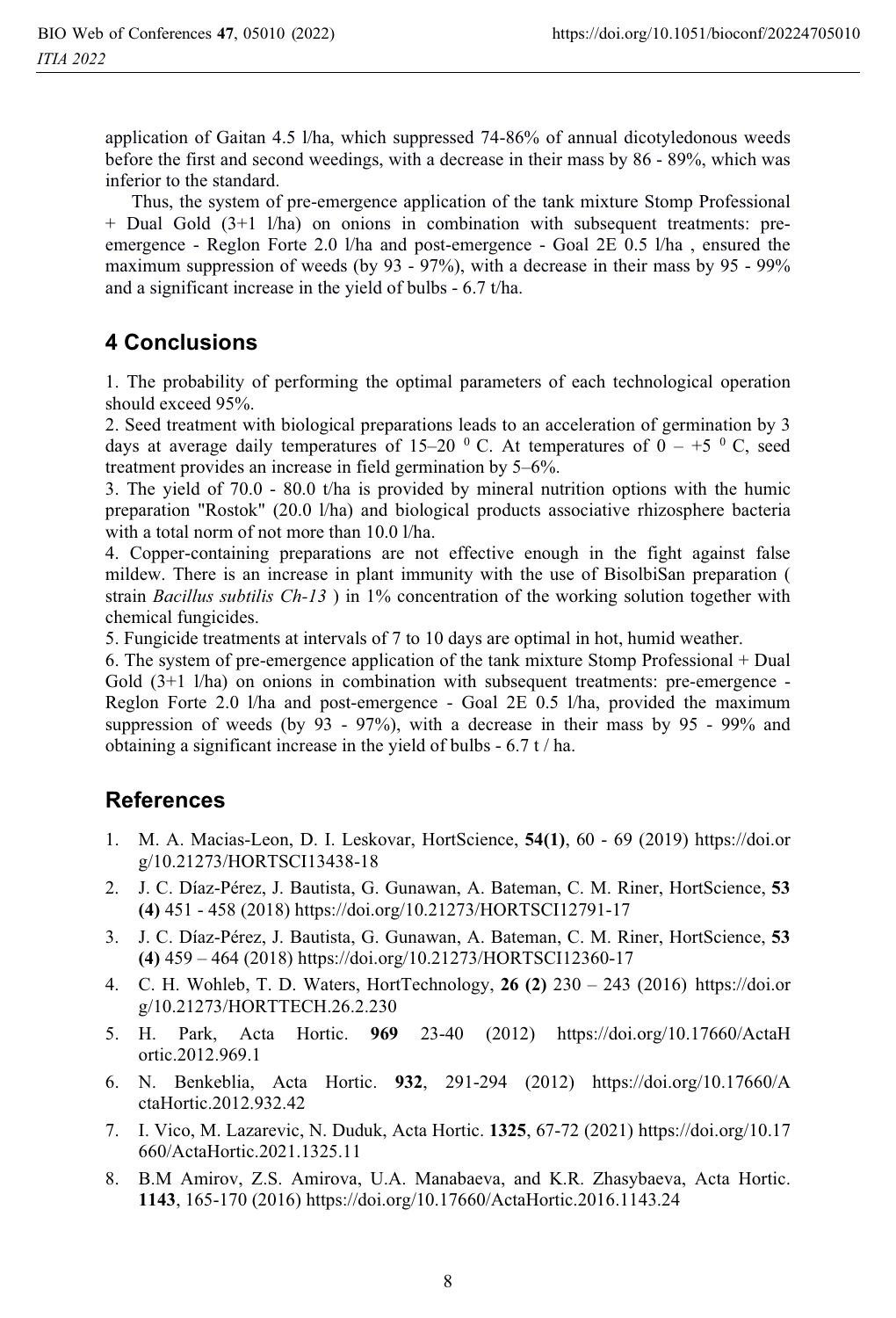- 9. J. E. Arboleya, J. G. Masabni, M/ G. Particka, B. H. Zandstra, HortTechnology, **15(4)**, 808 - 811 (2005) https://doi.org/10.21273/HORTTECH.15.4.0808
- 10. J. Lee, B. Min, H. Kim, J. Kim, Y.-S. Kwon, G. E. Boyhan**,** HortScience, **54(2),** 303 310 (2019) https://doi.org/10.21273/HORTSCI13465-18
- 11. M. K. Bansal, G. E. Boyhan, D. D. MacLean, HortTechnology, **28 (2),** 129 135 (2018) https://doi.org/10.21273/HORTTECH03903-17
- 12. W. C. Johnson III, D. B. Langston Jr., D. D. MacLean, F. H. Sanders Jr., R. L. Torrance, J. W. Davis, HortTechnology, **22 (1),** 64 – 69 (2012) https://doi.org/ 10.21273/HORTTECH.22.1.64
- 13. S.T. Anstis, T.J. Wicks, Acta Hortic, **969**, 255-260 (2012) https://doi .org/10.17660/ActaHortic.2012.969.34
- 14. A. Ombódi, N. Koczka, A. Lugasi, H. G. Daood, M. Berki, L. Helyes, HortScience, **48 (12)** 1543 – 1547 (2013) https://doi.org/10.21273/HORTSCI.48.12.1543
- 15. D. I. Leskovar, S. Agehara, K. Yoo, N. Pascual-Seva, HortScience **47 (1),** 31 -37 (Jan 2012) https://doi.org/10.21273/HORTSCI.47.1.31
- 16. L. A. Chehade, M. Fontanelli, L. Martelloni, C. Frasconi, M. Raffaelli, A. Peruzzi, HortTechnology. **28 (4)** 502 - 508 (2018) https://doi.org/10.21273/HORTTECH04081- 18
- 17. M. A. Macias-Leon, D. I. Leskovar, HortScience, **54 (1)** 60 69 (2019) https://doi.org/10.21273/HORTSCI13438-18
- 18. I.I. Irkov, M.G. Ibragimbekov, A.N. Zaplatkin, R.A. Bagrov, Potato and vegetables, **3,** 25-28 (2021) https://doi.org/10.25630/PAV.2021.39.61.001
- 19. A.G., Hunt, A.J. Gracie, M. Boersma, J. Dennis, Acta Hortic, **1118**, 147-152 (2016) https://doi.org/10.17660/ActaHortic.2016.1118.21
- 20. A.U Osaigbovo, K.E. Law-Ogbomo, C.N.C. Nwaoguala, Acta Hortic, **1251**, 29-36 (2019) https://doi.org/10.17660/ActaHortic.2019.1251.4
- 21. J.L Brewster, K. Foster, Acta Hortic, **969**, 153-162 (2012) https://doi.org/10.1 7660/ActaHortic.2012.969.20
- 22. Fukukawa, E., Tanaka, S., Kimura, Y. and Yanagida, D. (2012). EFFICIENCY OF PLUG SOIL-BINDING METHOD IN ORGANIC ONION PRODUCTION. Acta Hortic. 969, 149-152 https://doi.org/10.17660/ActaHortic.2012.969.19
- 23. M. A. Macias-Leon, D. I. Leskovar, HortScience, **52 (12)** 1759 1764 (2017) https://doi.org/10.21273/HORTSCI12473-17
- 24. J. Khosa, R. Lee, S. Joshi, M. Shaw, J. McCallum, R. Macknight, HortScience, **53 (12)**  1746 - 1749 (2018) https://doi.org/10.21273/HORTSCI13515-18
- 25. V.A. Borisov, *The system of fertilization of vegetable crops,* 392 (M.: FSBI "Rosinformagrotech", 2016) ISBN 978-5-7367-1143-7
- 26. S. Verlinden, L. McDonald, J. Kotcon, S. Childs, HortTechnology, **27 (2)** 171 176 (2017) https://doi.org/10.21273/HORTTECH03348-16
- 27. S. J. Damon, R. L. Groves, M. J. Havey, Horticultural Science, **139 (4),** 495 501 (2014) https://doi.org/10.21273/JASHS.139.4.495
- 28. K. Snyder, A. Grant, C. Murray, B. Wolff, HortTechnology, **25 (2),** 162 170 (2015) https://doi.org/10.21273/HORTTECH.25.2.162
- 29. R.M.A. Machado, and D.R. Bryla, Acta Hortic, **1142**, 67-74 (2016) https://doi.org/10.17660/ActaHortic.2016.1142.11
- 30. J. Tadić, I. Žutić, B. Urlić, M. Jukić Špika, G. Dumičić, Acta Hortic. **1320**, 247-254